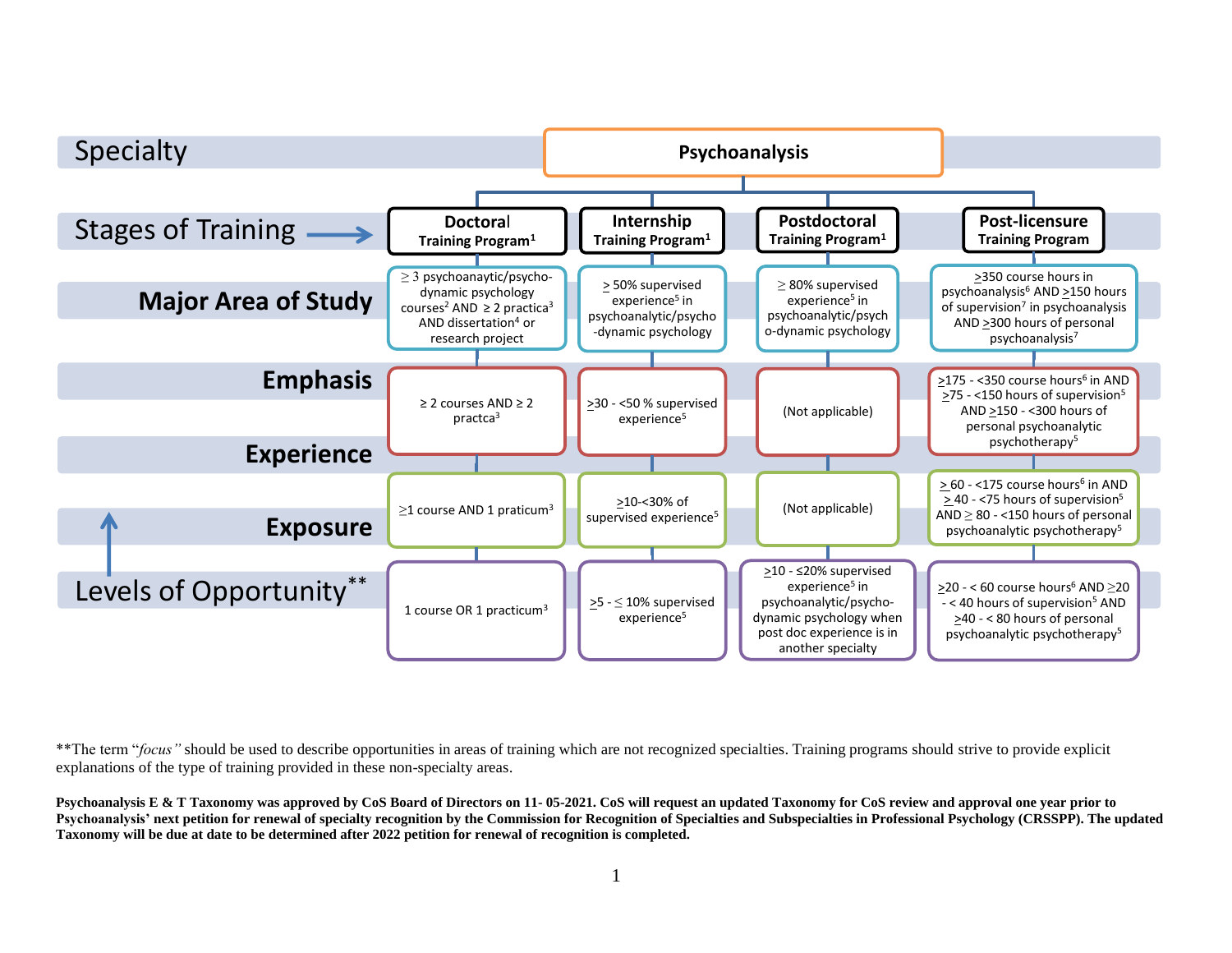### **Common Definitions and Criteria Across All Recognized Specialties Clarifications to help recognized specialties use the APA-Taxonomy \* in a consistent manner**

- Broad and general training forms the core of education and training in health service psychology. Programs are accredited by the APA-CoA or Canadian Psychological Association. Programs integrate the broad and general training with those educational and training activities related to recognized specialties as determined by the specialty and described in a specialty taxonomy. In addition, each specialty will have education and training guidelines consistent with its specialty area. Specialty training may be acquired at the doctoral, doctoral internship, postdoctoral, or postlicensure stages as defined by the specialty.
- By definition, postdoctoral education and training is a Major Area of Study in a specialty recognized by the Commission for the Recognition of Specialties and Subspecialties in Professional Psychology (CRSSPP) and requires that 80% or more of time be spent in the specialty area. At the postdoctoral training stage, as per above, it is recognized that training in the Major Area of Study will be consistent with the education and training guidelines set forth by the specialty*.*
- A course is typically defined as 3 semester-credit hours (or equivalent) in a health service psychology training program accredited by the American Psychological Association (APA) or the Canadian Psychological Association (CPA).
- A practicum is typically defined as the equivalent of one academic year (e.g., 9 months, in semester or quarter systems) consisting of supervised training for at least 8 hours per week, or its equivalent, with at least 50% of time in the provision of clinical services.
- Consistent with what is described in CoA *Standards of Accreditation*, supervision should be provided by persons with competencies in the specialty demonstrated by appropriate training, credentials, and qualifications for training in the specialty as defined by the specialty.
- Additional training experiences can also include, but are not limited to, research experiences, lab meetings, brown bags, lecture/colloquia series, and grand rounds, as defined by the specialty.
- For definitions of continuing education (CE) and continuing professional development (CPD) see the APA Quality Professional Development [and Continuing Education Resolution.](about:blank) A continuing education (CE) course is defined as an organized program by the American Psychological Association or Canadian Psychological Association, a State Psychological Association, or other major provider of CE (e.g., Society of Behavioral Medicine).

<sup>\*</sup> Taxonomy[; www.apa.org/ed/graduate/specialize/taxonomy.pdf](about:blank)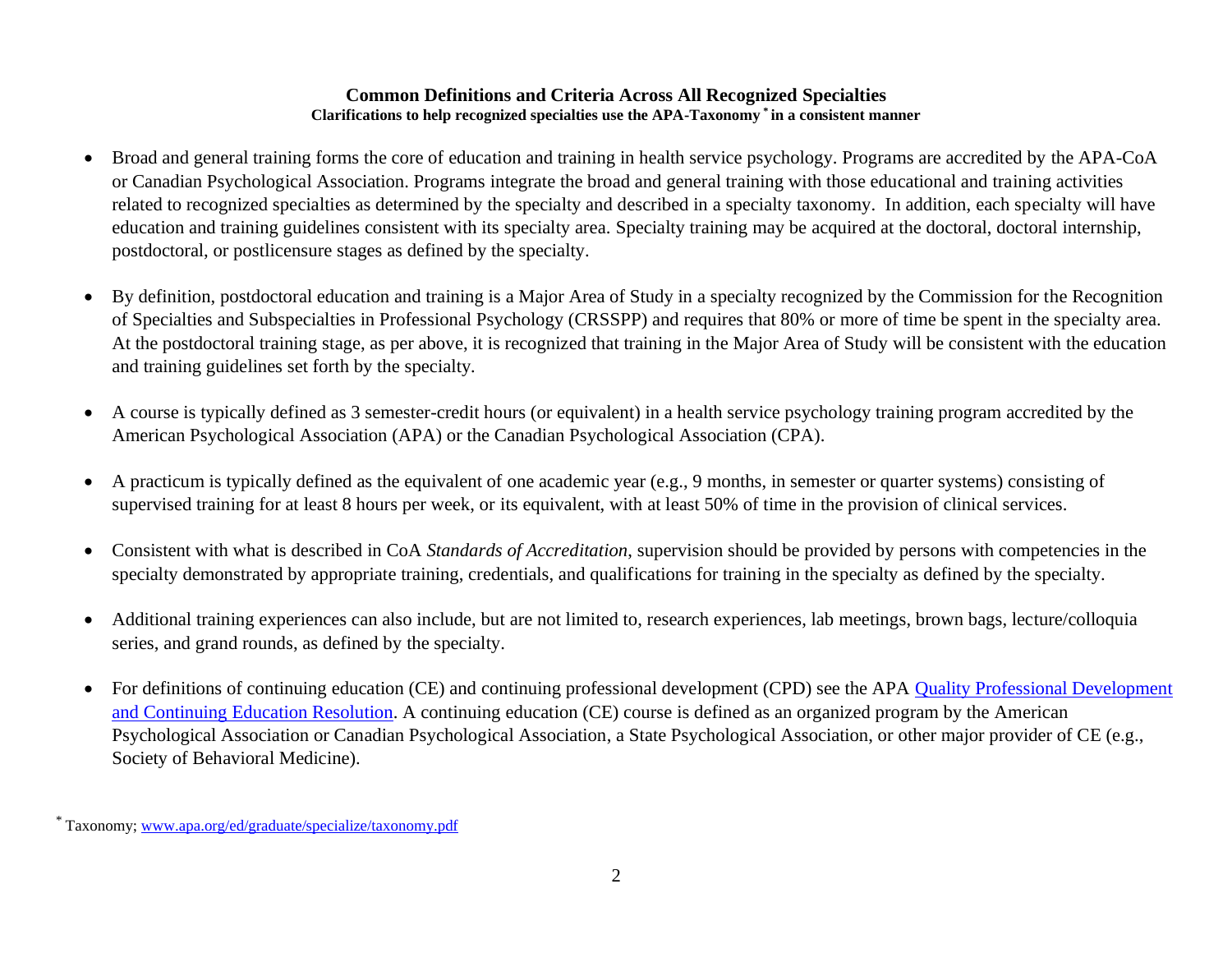# **Specialty Specific Definitions and Criteria**

<sup>1</sup> All courses, practica, and supervised experience at the doctoral, internship, and postdoctoral levels refer to training in psychoanalytic and/or psychodynamic psychology. Specialty training is open to a range of modalities (e.g., individual, family, group, assessment) and practice settings (e.g., school, clinic, organizational, research). However, supervised experience in individual psychotherapy is a foundational educational and training requirement.

<sup>2</sup> For the designation at the **Major Area of Study** at the Doctoral stage of training, two 3-credit courses in Psychoanalytic/Psychodynamic Psychology are required (e.g., intervention, assessment, psychopathology, consultation). The other course (or remaining credit hours) can be a combination of material from other courses that would equate to a course equivalent (e.g., half of a semester of two separate intervention courses focused on psychoanalytic/psychodynamic material that combine to a course equivalent of a full semester). For the designation at the **Emphasis** level, 1 of the 2 courses must be a dedicated Psychoanaytic/Psychodynamic Psychology course in the area of treatment, assessment, and/or psychopathology. The other course (or remaining hours) can be a combination of material from other courses that would equate to a course equivalent (e.g., half of a semester of two separate intervention courses focused on psychoanalytic psychology material that combine to a course equivalent of a full semester). All Psychoanalytic/Psychodynamic Psychology requirements must be taught by faculty engaged in psychoanalytic/psychodynamic practice and/or research. For all levels (i.e., Major Area of Study, Emphasis, Experience, Exposure), course material from a discipline-specific knowledge course (e.g., the Integrative requirement for accreditation standards) does not count toward any of the course requirements at any level of education or training listed above.

<sup>3</sup> Psychoanalytic/Psychodynamic Psychology Practicum is defined as a practicum experience (approximately 9 months) of supervised training, at least 8 hours per week or its equivalent (e.g., a minimum of 240 total hours) with at least 50% of supervised clinical service delivery in psychoanalytic/psychodynamic psychology knowledge, attitudes, and skills. Supervision will be conducted by a Psychoanalytic/Psychodynamic Psychologist.

<sup>4</sup>Dissertation or equivalent research experience refers to the doctoral dissertation or research project in psychoanalytic/ psychodynamic psychology for which the trainee is primarily responsible and is the first author. This may include focused empirical research, extended case studies/small-N designs, literature reviews/analyses, or capstone projects.

<sup>5</sup> Supervised experience of clinical contacts, delivering psychoanalytic/psychodynamic psychology services (e.g., assessment, intervention, consultation) to individual clients, families, couples, groups, and interprofessional teams. If offered at the training facility, seminar attendance, interdisciplinary team participation, readings, and research may count as part of the supervised experience at the internship and postdoctoral stages of training**.** Experience in personal psychoanalytic/psychodynamic psychotherapy and/ or psychoanalysis is strongly encouraged at all levels of opportunity and is a requirement at the **Major Area of Study** and Post-licensure levels. Primary supervisors of psychoanalytic psychology services and therapists delivering personal analysis to trainees as part of the supervised experience at the Doctoral, Internship, and Postdoctoral levels must have training, qualifications, or credentials as psychoanalytic/psychodynamic psychologists or psychoanalysts. Primary supervisors are strongly encouraged to have credentials (e.g. ABPP) and postdoctoral training in psychoanalytic/psychodynamic psychology or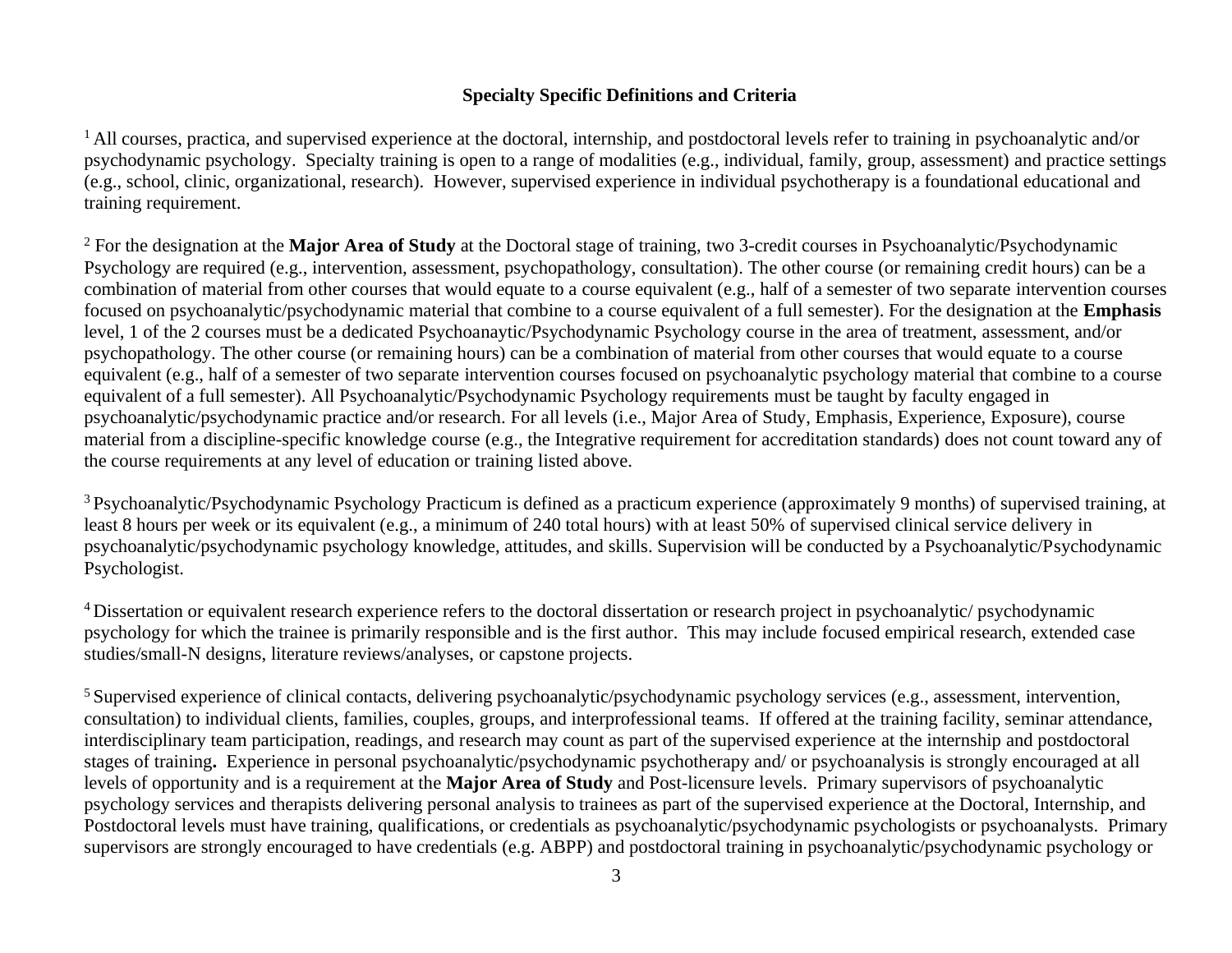psychoanalysis (e.g., graduation from a psychoanalytic institute that is a member of the American Psychoanalytic Association, International Psychoanalytic Association, and/ or accredited by the ACPEinc).

<sup>6</sup> Courses at the Post-licensure level may include organized programs of coursework that are part of a formal psychoanalytic/psychodynamic psychology or psychoanalysis certificate program, continuing education (CE), or guided study in a structured mentorship program or consultation. CE must be from at least one of the following organized CE providers: American Psychological Association, State/Provincial Psychological Association, State/Provincial licensing board, Accredited Continuing Medical Education course, or from a professional organizational entity that maintains administrative control including responsibility for course design and contents, accountability, and recordkeeping of course participation/attendance. Specialty training gained through CE workshops can contribute to an organized program of coursework that must meet the requirements of the specialty (e.g. history of psychoanalysis and psychoanalytic psychology, normative and pathological psychological development, psychoanalytic/ psychodynamic theories and techniques, case conferences).

<sup>7</sup>Supervision and personal psychoanalysis at the **Post-licensure Major Area of Study** level must be provided by psychoanalysts (e.g., ABPP in Psychoanalysis, graduation from a psychoanalytic institute, or equivalent education and training at the Post-licensure **Major Area of Study level**).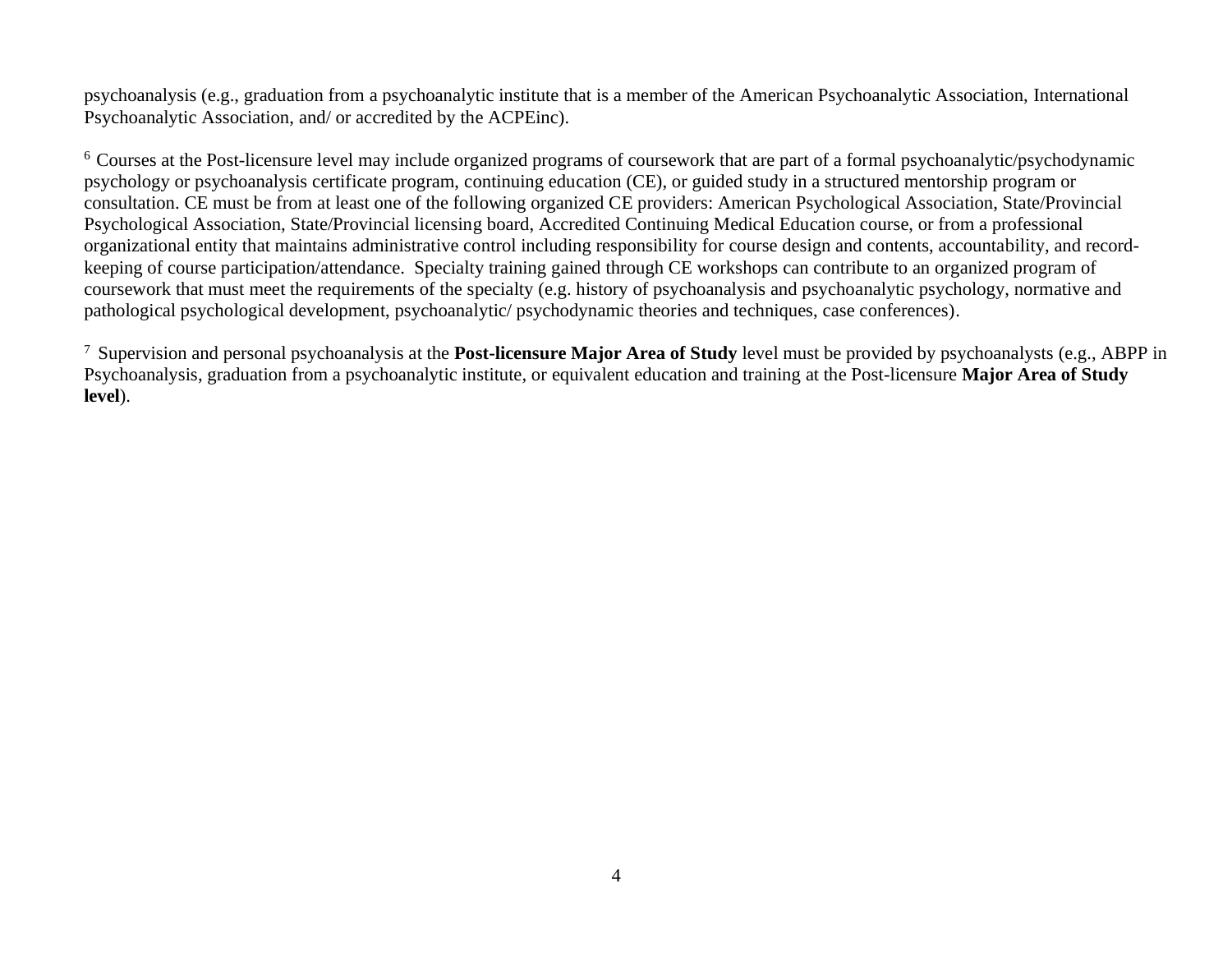### **Examples of Program Descriptors for Each Stage of Training**

#### Doctoral

Since the mid-1960's, the APA-accredited doctoral program in clinical psychology at City College has been a leader in applying a psychoanalytic/psychodynamic understanding in the study of the human personality. The education and training is at the **Major Area of Study** level of opportunity. The Program is based on a scholar practitioner model. This model emphasizes the mutual and reciprocal influence of scholarship and practice and aims to generate integrative theories, research, and modes of clinical work. Our program has a strong commitment to psychodynamic thinking and social justice, although many other theoretical points of view are represented and studied carefully. We have our own Psychological Center, a community psychology training clinic that provides our students with a seamless link between scholarship and practice and where students are trained to work primarily psychodynamically with children, adolescents, and adults. We have become a cutting-edge psychodynamic psychotherapy research program as well, as all our patients, both child and adult, are rigorously assessed throughout the course of their treatment. Interdisciplinary thinking is valued in our program, and the faculty and students have notably broad and wide-ranging interests. We emphasize and value the selection of a diverse student body and are committed to accepting, retaining and graduating BIPOC, first generation and minoritized students. (Adapted from the Clinical Psychology Doctoral Program, City University of New York)

### Internship

Our APA-accredited internship program has been primarily psychoanalytic/psychodynamic in perspective since its inception. We have since integrated alternate treatment modalities, so that we now consider ourselves an integrative psychodynamic program, with at least 50% of the internship dedicated to training in an **Major Area of Study** in Psychodynamic Psychology through clinical and didactic experiences. Many of our clinicians work from an integrative perspective, for instance incorporating relational psychodynamic work with third-wave behavioral approaches (e.g., mindfulness-based cognitive therapy, ACT, DBT), family systems, attachment theory, feminist therapy, and other theoretical perspectives in helping our clients achieve change. It is our goal to assist interns in honing their own individual clinical perspectives through exposure to a range of treatment perspectives that have empirical, scientific support. Our internship program gives particular attention to multicultural awareness, in concern for the diversity of the student population that we serve and in concern for our belief in the importance of training professionals who are wellequipped to provide services to all individuals. The internship training program functions with an explicit awareness of the importance of affirming the experiences of LGBTQ-identified students as well as individuals from racially- and religiously-persecuted groups. Interns participate in a number of experiential activities, including the provision of individual and group therapy, along with acute crisis management. Interns receive significant supervision and didactic training in support of these experiences. Interns have an opportunity to supervise a practicum student. (Adapted from the Counseling and Psychological Services Internship, Stoney Brook University)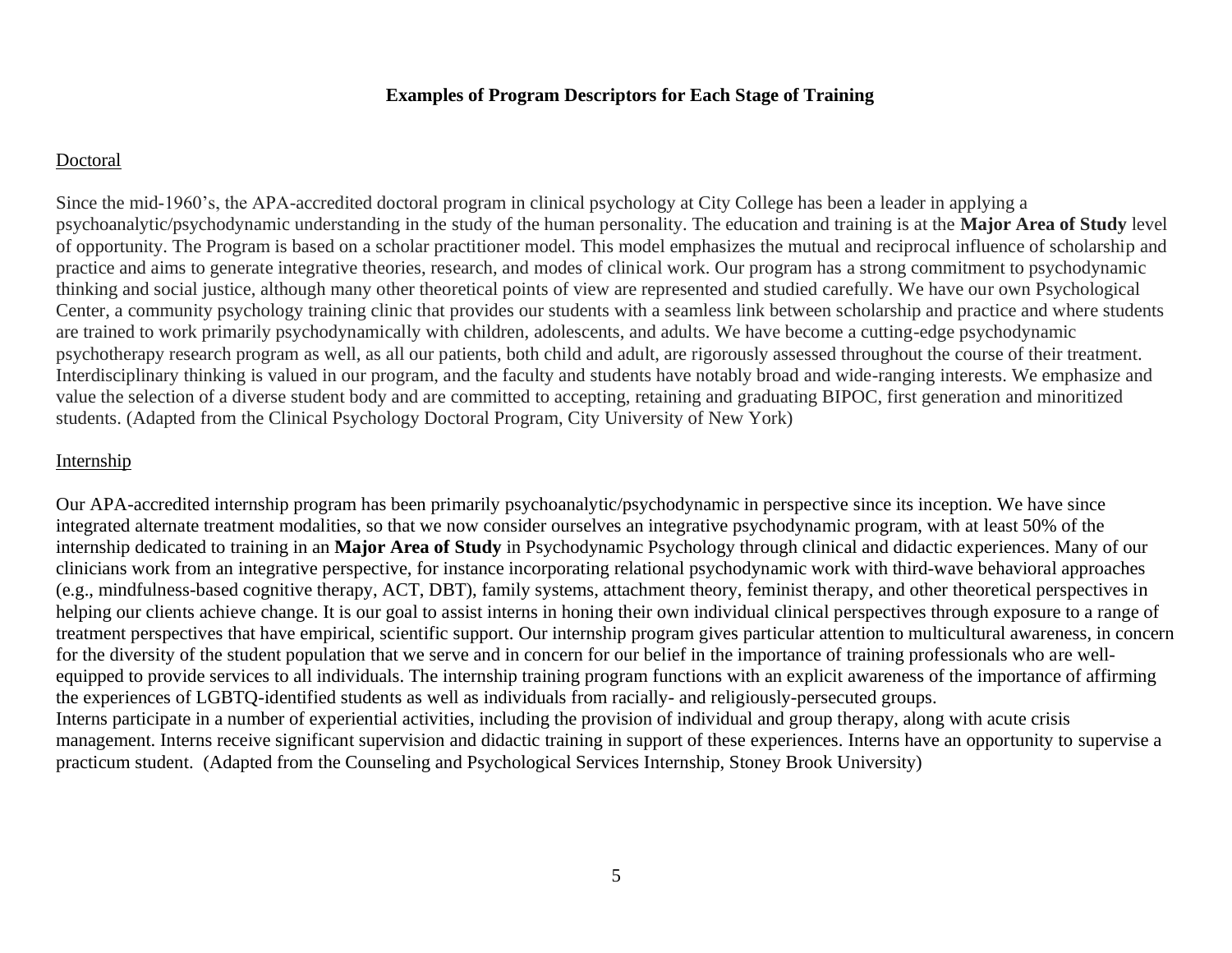## Postdoctoral residency

The Cambridge Health Alliance, Harvard Medical School, PostDoctoral Program, 2-year Psychotherapy Fellowship Program's mission is to provide excellence in clinical service, specialized training in psychodynamic psychotherapy, and ongoing research in psychodynamic psychotherapy outcomes. This **Major Area of Study** residency is at least 80% in psychodynamic psychology, rendering accessible psychotherapy to a culturally diverse population in the community, to offer additional advanced education and training for clinicians who have completed their formal training, and to study the process and outcome of psychodynamic psychotherapy. Coordination with other caregivers within Cambridge Health Alliance, such as the Psychopharmacology Clinic, Family and Couples Program, and Behavioral Medicine. The Postdoctoral Fellowship at Cambridge Health Alliance is a full-time 2-year clinical fellowship. A high level of supervision and didactic training is paired with a flexible work environment meant to introduce the trainee to a variety of roles in consultation, assessment and therapy. The Clinical Psychology Training Program prepares Psychology Fellows in clinical psychodynamic psychology to understand and treat persons suffering with a broad spectrum of emotional distress. Using a scholar-practitioner model, our curriculum emphasizes a biopsychosocial approach to the understanding of people and values the use of psychotherapy and assessment. Our talented and multidisciplinary faculty teaches fellows in a variety of specialty areas through didactics and comprehensive individual and group supervision. With close faculty-trainee interaction, we provide a solid grounding in treatment and assessment that take into account ethnic and cultural influences. We also teach fellows to integrate a variety of treatment modalities while working with persons with an array of psychological problems, including persons diagnosed with major mental illness and severe personality disorders. All Fellows meet together weekly in a Professional Development Seminar, which includes such topics as providing supervision, teaching in both medical and academic settings, writing for publication, obtaining grants and conducting research, licensing procedures and legal and ethical issues for the psychologist. (From the Psychotherapy Fellowship Program, PostDoctoral Program, Cambridge Health Allicance, Harvard Medical School)

### Post-licensure

At the post-licensure level, specialty training is available at all levels of opportunity in both Psychoanalytic/ psychodynamic Psychology and in Psychoanalysis (**Major Area of Study)**. Division 39 of the American Psychological Association is an APA approved CE sponsor and provides **Exposure** experiences in Psychoanalytic Psychology and Psychoanalysis through continuing education webinars, workshops, and conferences. **Experience** are provided through the Division 39 Spring Meeting and Local Chapter study groups, meetings, symposia, conferences, and workshops (most of which offer APA approved **CE**).

The Chicago Center for Psychoanalysis Certificate in Psychoanalytic Psychotherapy Program provides a level of **emphasis** course of study in psychoanalytic theory and therapy for interested individuals who would like to deepen their knowledge of the field. The program has two tracks, a clinical track and an academic track for those who wish to strengthen their backgrounds in psychoanalytic theory but who are not practicing clinicians. Students in the academic track will follow the same program as students in the clinical track, although their focus will be determined through discussion with their individual consultants. The Certificate program involves 200 hours of coursework in clinical case conferences, culture and diversity, psychopathology, psychoanalytic technique, history and systems, development, ethics (APA **CE)**; 75 hours of supervised psychoanalytic clinical experience; and 150 hours of personal psychoanalytic psychotherapy. (Adopted from the Chicago Center for Psychoanalysis Certificate in Psychoanalytic Psychotherapy)